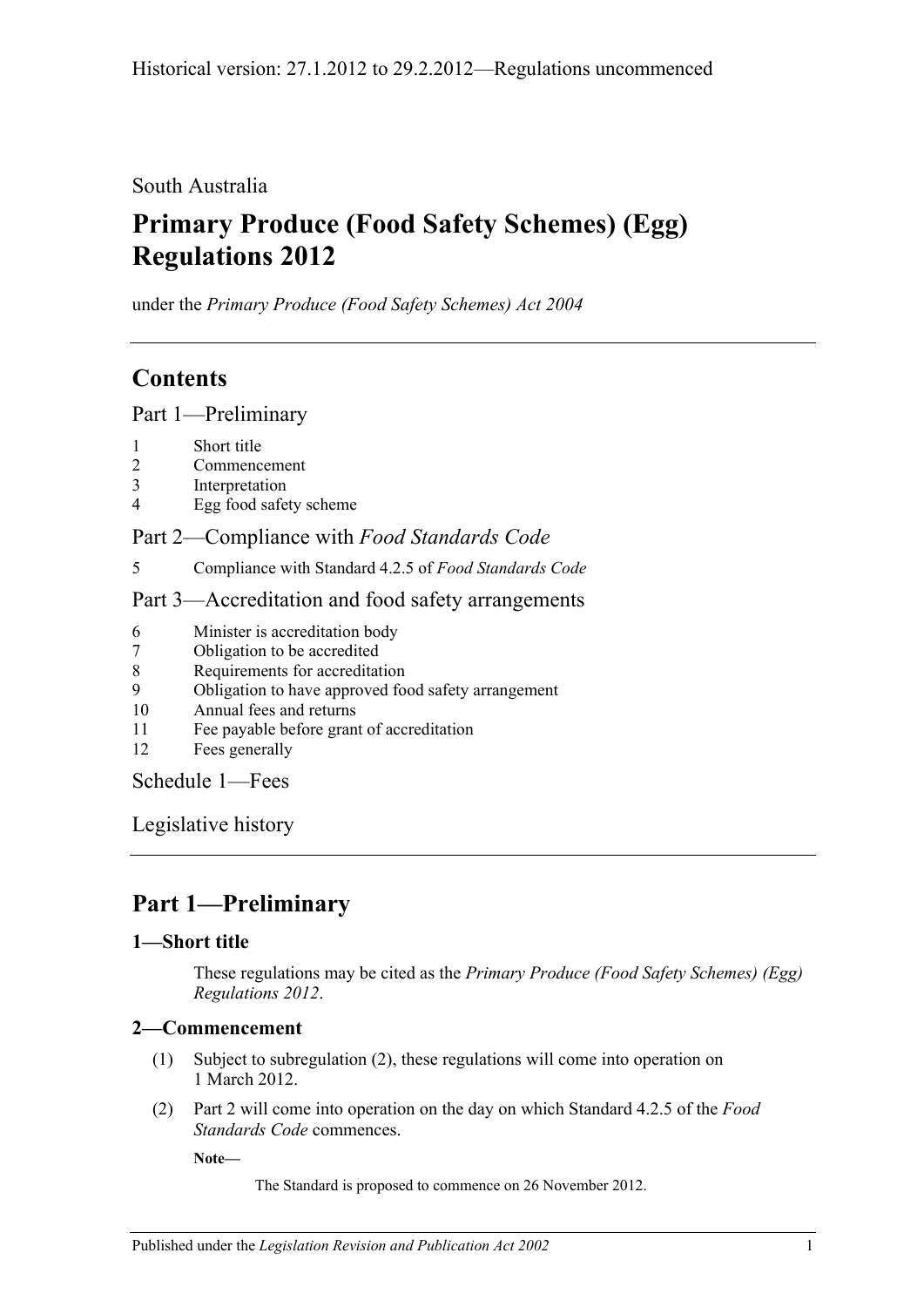### <span id="page-1-0"></span>**3—Interpretation**

In these regulations—

*Act* means the *[Primary Produce \(Food Safety Schemes\) Act](http://www.legislation.sa.gov.au/index.aspx?action=legref&type=act&legtitle=Primary%20Produce%20(Food%20Safety%20Schemes)%20Act%202004) 2004*;

*bird* means an animal of the avian species, other than a ratite;

*egg* means an egg produced by a bird;

*egg production business* means a business constituted of or involving the collection of eggs from egg-laying birds and the production of primary produce comprised of eggs;

*Food Standards Code* has the same meaning as in the *[Food Act](http://www.legislation.sa.gov.au/index.aspx?action=legref&type=act&legtitle=Food%20Act%202001) 2001*;

*small egg production business* means an egg production business that does not involve either—

- (a) more than 50 egg-laying birds; or
- (b) the sale of eggs in any of the following circumstances:
	- (i) the sale of eggs to a food business within the meaning of the *[Food](http://www.legislation.sa.gov.au/index.aspx?action=legref&type=act&legtitle=Food%20Act%202001)  Act [2001](http://www.legislation.sa.gov.au/index.aspx?action=legref&type=act&legtitle=Food%20Act%202001)*;
	- (ii) the sale of eggs to an egg production business;
	- (iii) the sale of eggs at a market;
	- (iv) the sale of eggs by wholesale;

*Standard 4.2.5* means Standard 4.2.5 of the *Food Standards Code* and includes other documents called up by that Standard.

### <span id="page-1-1"></span>**4—Egg food safety scheme**

These regulations establish the egg food safety scheme for an egg production business.

## <span id="page-1-2"></span>**Part 2—Compliance with** *Food Standards Code*

#### <span id="page-1-3"></span>**5—Compliance with Standard 4.2.5 of** *Food Standards Code*

A producer engaged in an egg production business must comply with any requirement imposed on the producer by Standard 4.2.5 of the *Food Standards Code* in relation to eggs intended for sale.

Maximum penalty: \$5 000.

Expiation fee: \$315.

## <span id="page-1-4"></span>**Part 3—Accreditation and food safety arrangements**

#### <span id="page-1-5"></span>**6—Minister is accreditation body**

The Minister is the accreditation body for the egg food safety scheme.

#### <span id="page-1-6"></span>**7—Obligation to be accredited**

For the purposes of section 12 of the Act, a producer of primary produce must not engage in an egg production business other than a small egg production business without an accreditation.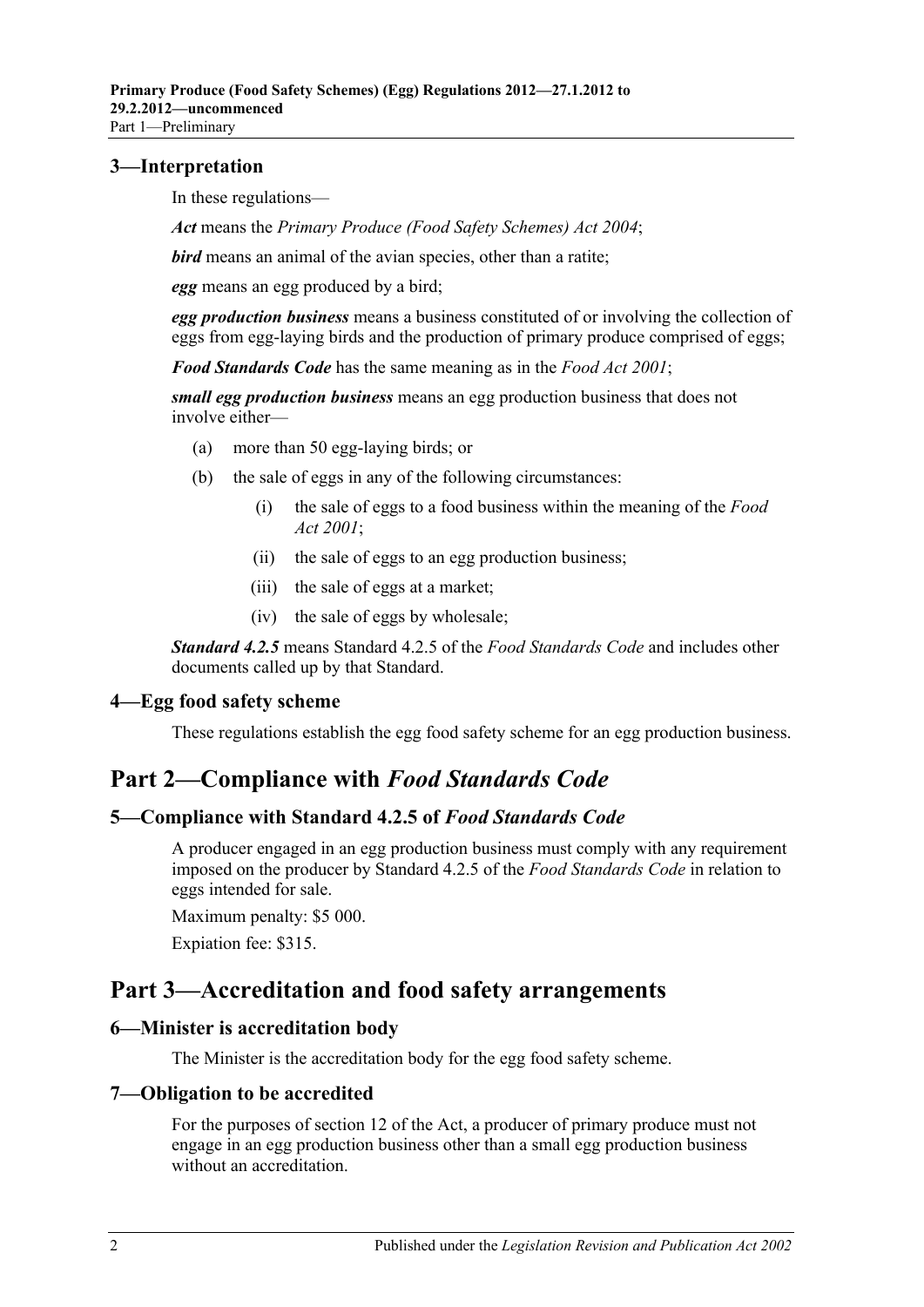### <span id="page-2-0"></span>**8—Requirements for accreditation**

For the purposes of section  $15(1)(c)$  of the Act, an applicant for accreditation must satisfy the Minister that the applicant has the capacity, or has made or proposes to make appropriate arrangements, to satisfy the requirements of the Act and these regulations applicable to the activities to be accredited.

### <span id="page-2-1"></span>**9—Obligation to have approved food safety arrangement**

An accredited producer must have a food safety arrangement approved by the Minister.

#### <span id="page-2-2"></span>**10—Annual fees and returns**

- (1) For the purposes of section 17 of the Act, for each year, an accredited producer must, not later than the prescribed date—
	- (a) pay to the Minister the annual fee fixed by [Schedule](#page-2-5) 1; and
	- (b) lodge with the Minister a return that conforms to the requirements of the Minister about its form, contents and the manner in which it is made.
- (2) The *prescribed date* is the day and month specified by the Minister by notice in writing to the accredited producer.

### <span id="page-2-3"></span>**11—Fee payable before grant of accreditation**

- (1) Before a person is granted accreditation, the person must pay a fee of an amount calculated by multiplying—
	- (a) the annual fee that would have been payable by or on behalf of the person had the person been an accredited producer at the last date for payment of the annual fee; and
	- (b) the proportion that the number of whole months between the grant of accreditation and the next date for payment of the annual fee bears to 12 months.
- (2) The annual fee that would have been payable is to be calculated on the basis of the Minister's estimate of the maximum number of laying birds that would have been likely to have been involved in the egg production business had the person been an accredited producer at the last date for payment of the annual fee taking into account the proposed nature of the business.

### <span id="page-2-4"></span>**12—Fees generally**

- (1) Fees are payable as set out in [Schedule](#page-2-5) 1.
- (2) The Minister may waive or reduce a fee payable under these regulations if the Minister considers that appropriate in the circumstances.

## <span id="page-2-5"></span>**Schedule 1—Fees**

| Application for accreditation                                                                                            | \$425 |
|--------------------------------------------------------------------------------------------------------------------------|-------|
| Application for approval of a food safety arrangement other than in<br>conjunction with an application for accreditation | \$425 |
| Application for variation of an approved food safety arrangement                                                         | \$425 |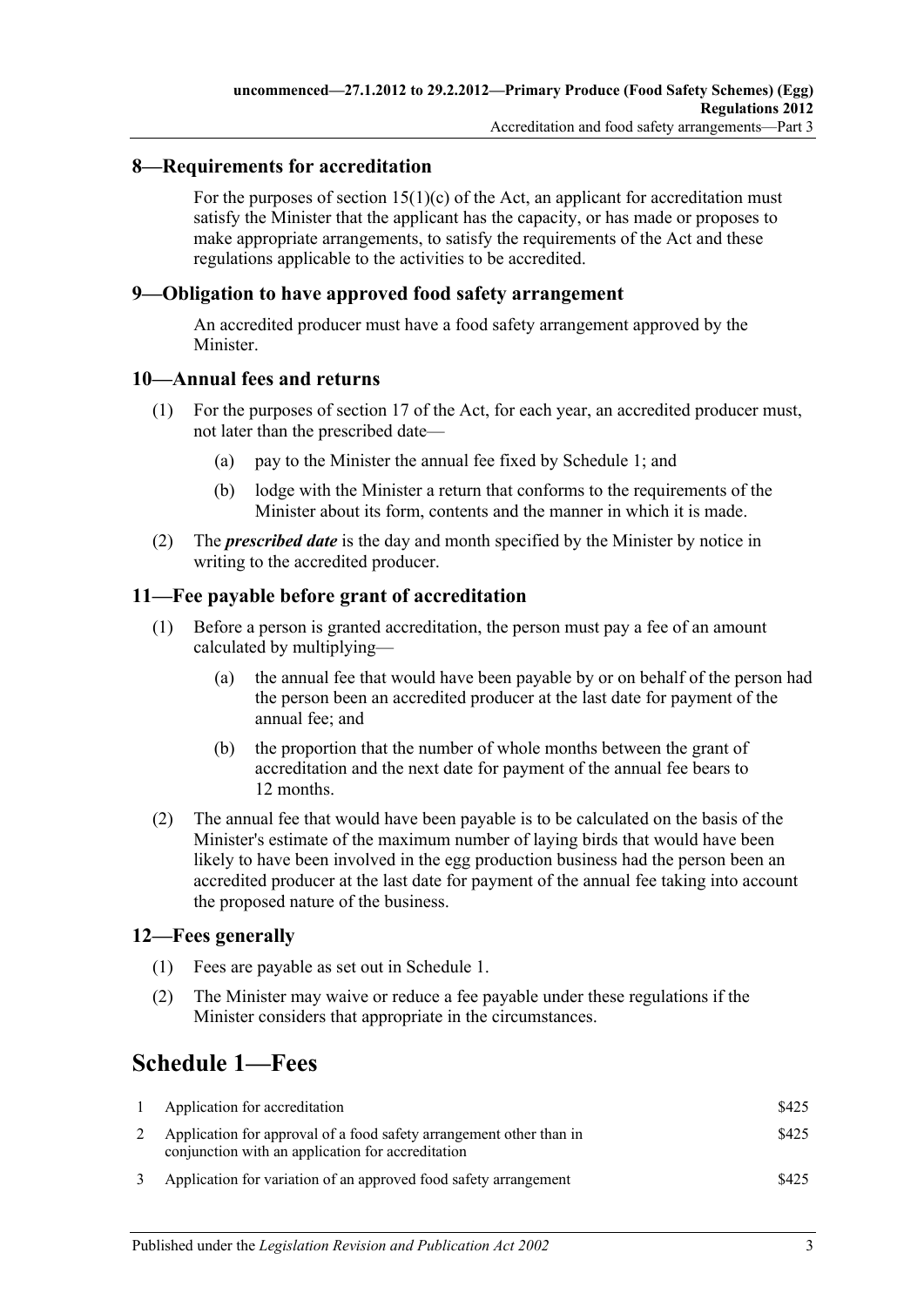| 4 | Annual fee payable by an accredited producer for an egg production business<br>that involved at any time during the preceding annual return period— |                               |         |  |
|---|-----------------------------------------------------------------------------------------------------------------------------------------------------|-------------------------------|---------|--|
|   | (a)                                                                                                                                                 | less than 1 000 laying birds  | \$175   |  |
|   | (b)                                                                                                                                                 | $1000$ to 9 999 laying birds  | \$650   |  |
|   | (c)                                                                                                                                                 | 10 000 to 49 999 laying birds | \$880   |  |
|   | (d)                                                                                                                                                 | 50 000 or more laying birds   | \$1 400 |  |
|   | \$100<br>Penalty for default in payment of an annual fee or lodging of annual return                                                                |                               |         |  |